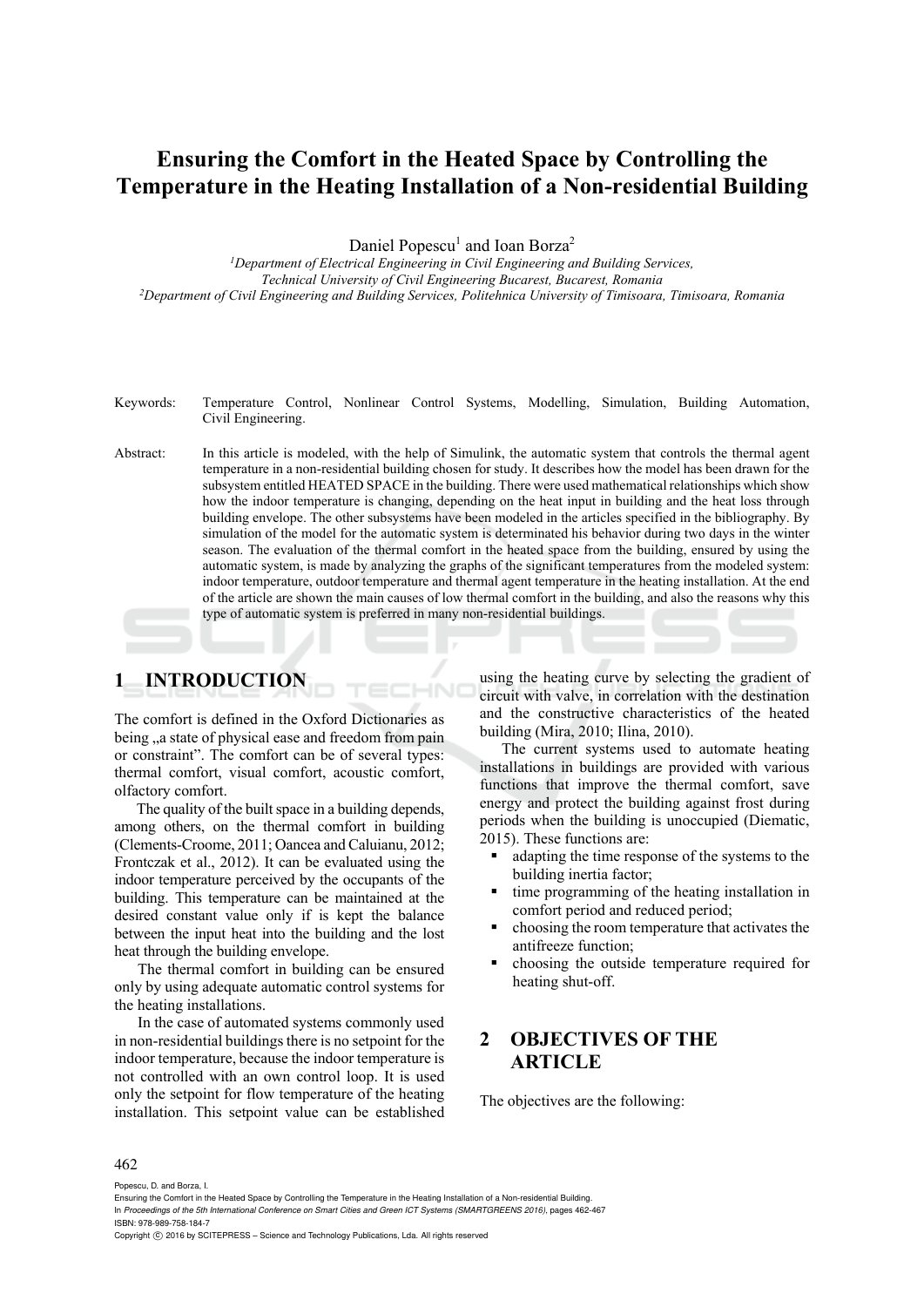- modeling the automatic heating system of the non-residential building so that the model to represent with accuracy the physical characteristics of the real system;

- simulation of the functioning for the modeled automatic system and recording the evolution of the representative temperatures from the system.

- evaluation of the automatic system model by analyzing the records over time for the indoor temperature, flow and return temperatures in the heating installation, depending on the outdoor temperature changes.

## **3 PROCEDURE FOR MODELING, SIMULATION AND EVALUATION OF THE AUTOMATIC SYSTEM**

The automatic heating system is decomposed into subsystems and then is modeled each subsystem. The subsystems represent the used automation equipments, the heating installation of the building, the thermodynamic system of heated space and the exterior environment of the building. There are created block diagrams in Simulink for each subsystem, based on mathematical equations, transfer functions or graphs according to which the subsystems work.

The evaluation of the model for the automatic system is done by simulation and recording of the evolution for representative parameters. The model will be declared valid if he represents with accurately the physical characteristics of the analyzed automatic system.

## **4 AUTOMATIC SYSTEM FOR TEMPERATURE CONTROL OF THE THERMAL AGENT IN NON-RESIDENTIAL BUILDINGS**

The classical control loop with three-points regulator and three-way control valve is completed with HEATING CURVE subsystem. This subsystem is dedicated for automation of heating installations in buildings, because it determines the set point for the thermal agent temperature according to the outside temperature. The set point value must take into account the construction features of the building and also its destination. In the current practice of the automated heating installations for non-residential buildings, the HEATING CURVE subsystem is included in the automatic regulator.

Outside temperature evolution is modeled using the OUTDOOR TEMPERATURE subsystem.

The heating of the indoor space delimitated in the space of the Faculty of Building Services Engineering Bucharest is performed by means of a heating circuit independent from the other circuits which makes up the heating installation of the whole building (Popescu et al., 2008; Popescu and Ciufudean, 2008).

The block diagram of the automatic system is shown in Figure 1.

In the analyzed non-residential building, the heating installation is provided with radiators and the thermal agent is water. The boiler is the heat source that operates at a constant temperature of 800C.

The effect of the temperature control in the heating installation must be to maintain the indoor temperature in the heated space to a value as constant as possible.

The models for the subsystems OUTDOOR TEMPERATURE, HEATING CURVE, NONLINEAR CONTROLLER, THREE-WAY MIXING VALVE and HEATING SYSTEM were made in Simulink (Popescu et al., 2009).

### **5 MODEL OF THE HEATED SPACE FROM BUILDING**

The heated space in the building is intended for offices. The constructive characteristics of the heated space are:

- walls without insulation applied to the outside;

- walls made of bricks;

- building with three levels (ground floor and two floors):

- dimensions 20m x 10m x 10m.

The heat input  $Q_{in}$  into the heated space by means of the installation is

$$
\frac{dQ_{in}}{dt} = q_{ag} \cdot c_{ag} \cdot \Delta T \tag{1}
$$

where

$$
\Delta T = \frac{T_{flow} + T_{ret}}{2} - T_{indoor}
$$
 (2)

 $q_{\alpha\beta}$  - volumetric flow of the thermal agent in the installation

 $c_{\alpha\beta}$  - specific heat of the thermal agent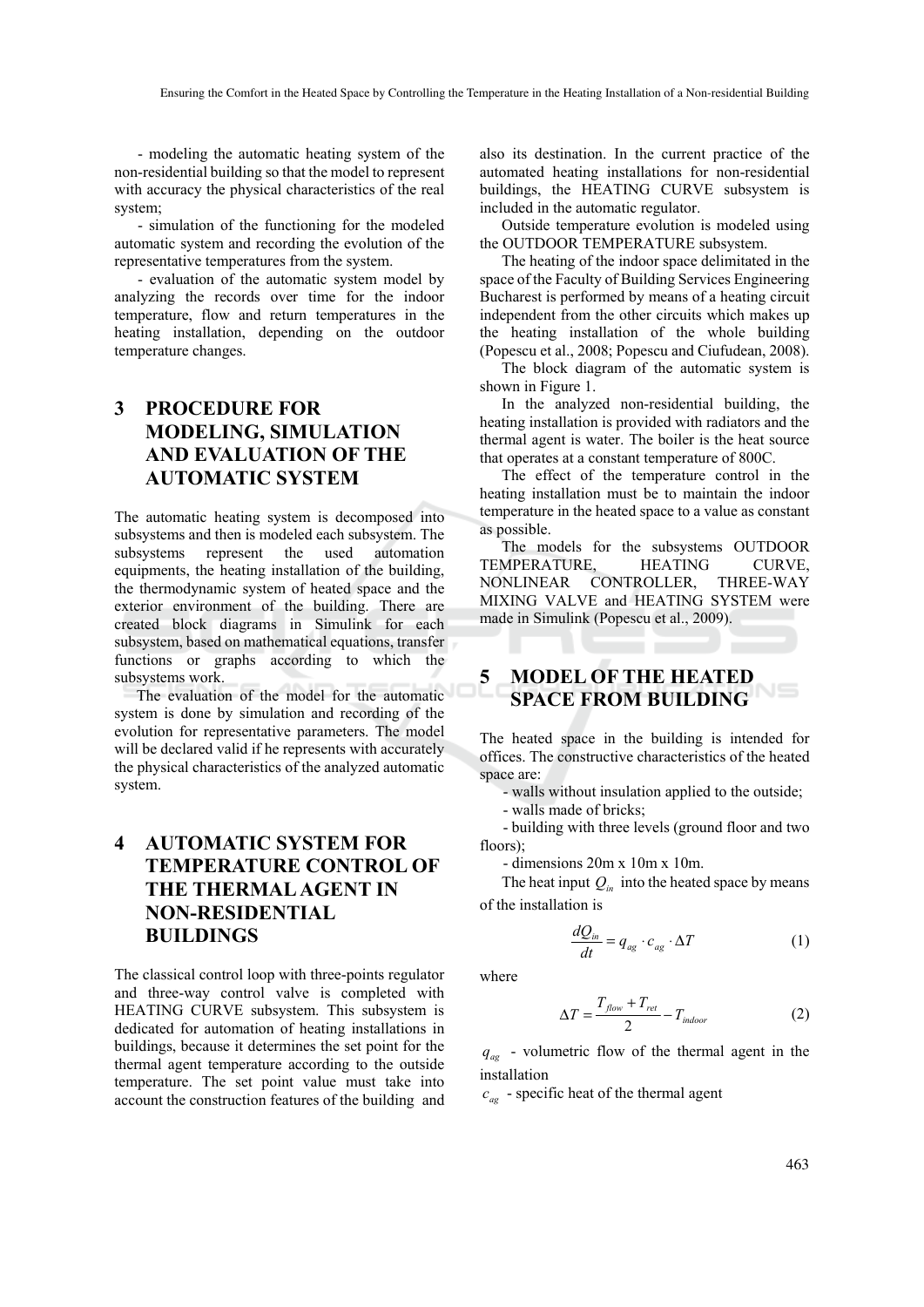MoMa-GreenSys 2016 - Special Session on Modelling Practical Paradigms of Green Manufacturing Systems



Figure 1: Block diagram of the automatic system modeled.



Figure 2: Simulink model for HEATED SPACE subsystem.

 $T_{flow}$  - flow temperature *Tret* - return temperature

*Tindoor* - indoor temperature

The temperature difference between flow and return of the heating installation, can be calculated with the relation

$$
\Delta T = \frac{T_{flow} - T_{ret}}{\ln \frac{T_{flow} - T_{indoor}}{T_{ret} - T_{indoor}}}
$$
(3)

which shows the connection between the indoor temperature in the building and the water temperature in the heating installation.

The heat losses through the building envelope that correspond to the heated space, is calculated with the relation

$$
\frac{dQ_{out}}{dt} = \frac{1}{R_{mPE}} \cdot (T_{indoor} - T_{outdoor}).
$$
 (4)

*RmPE* - average thermal resistance of the building envelope

*Toutdoor* - outdoor temperature

It is used the following simplifying hypothesis: heat losses are only through the exterior wall, that has the surface  $20m \times 10m = 200m^2$ .

OGY PUBLICATIONS

The equation which models the heated space in the building is

$$
\frac{dT_{indoor}}{dt} = \left(\frac{dQ_{in}}{dt} - \frac{dQ_{out}}{dt}\right) \cdot \frac{1}{m_{air} \cdot c_{air}} \ . \tag{5}
$$

*mair* - mass of air in the heated space

 $c_{air}$  - specific heat of the air

The numerical values that need to be introduced in the equation of the heated space model are established further.

Mass of the air from the heated space

$$
m_{air} = \rho_{air} \cdot V_{air} =
$$
  
= 1,225  $\frac{kg}{m^3} \cdot 20m \cdot 10m \cdot 10m = 2450kg$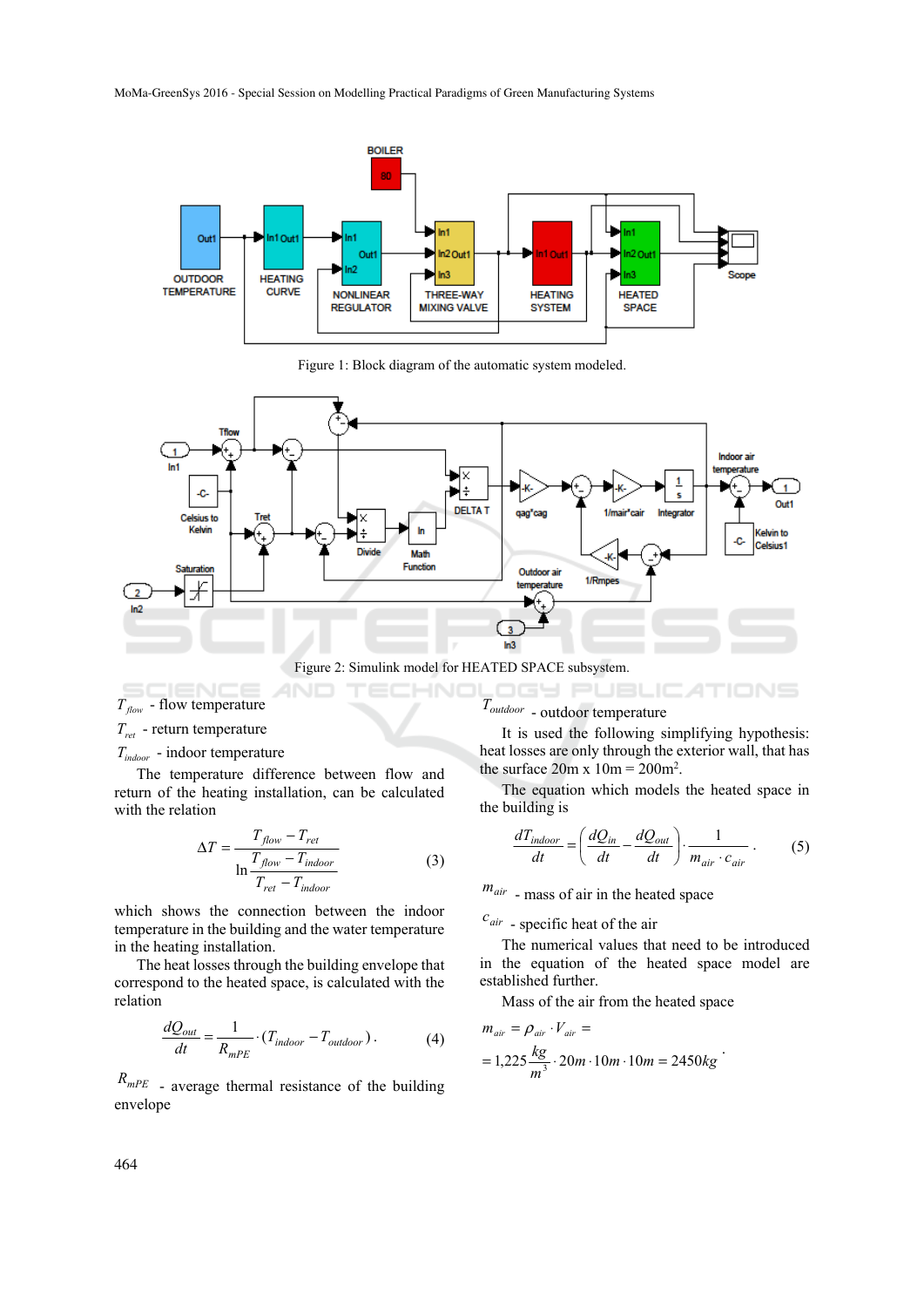

Figure 3: Results of simulation for the model of the automatic system.

ECHNOLOGY P The pump chosen for the circulation of the thermal agent in heating installation has the  $q_{ag} = 2.5 \frac{m^3}{h} = 0.694 \frac{l}{s} = 0.694 \frac{kg}{s}.$ volumetric flow  $q_{ag} = 2.5 \frac{m^3}{h} = 0.694 \frac{l}{s} = 0.694 \frac{kg}{s}$ *l s*

Specific heat of the air  $c_{air} = 1005.4 \frac{J}{kg \cdot K}$ .

Specific heat for thermal agent (water)  $c_{ag} = 4190 \frac{J}{kg \cdot K}$ .

Average thermal resistance of the building envelope (exterior wall) has been chosen  $R_{mPE} = 0.3 \frac{m^2 \cdot K}{W}$ . A building envelope whose average thermal resistance is 0,3 ...  $0.5 \left[ \frac{m^2 \cdot K}{W} \right]$  $\mid m^2 \cdot$ *W*  $m^2 \cdot K$ corresponds to uninsulated buildings. The reference buildings are characterized by thermal resistance with  $\mid m^2 \cdot$  $\left[\frac{m^2 \cdot K}{m} \right]$  and the energy efficient

values of  $0, 6...0, 7 \left[ \frac{m^2 \cdot K}{W} \right]$ *W* buildings are characterized by thermal resistance

values of

$$
1...1,2\left[\frac{m^2\cdot K}{W}\right].
$$

The thermal resistance of the exterior wall with

surface S is 
$$
R_{mPES} = \frac{R_{mPE}}{S} = \frac{0.3 \frac{m^2 K}{W}}{20m \cdot 10m} = 0,0015 \frac{K}{W}
$$
 and  

$$
\frac{1}{R_{mPES}} = \frac{1}{0,0015 \frac{K}{W}} \approx 670 \frac{W}{K}.
$$

The Simulink model for the subsystem called heated space from the building is shown in Figure 2.

The heated space model allows recording the indoor temperature, the main parameter which evaluates the thermal comfort in the built space.

## **6 SIMULATION AND EVALUATION OF THE MODEL**

The model of the automatic system shown in Figure 1 represents the current situation in the building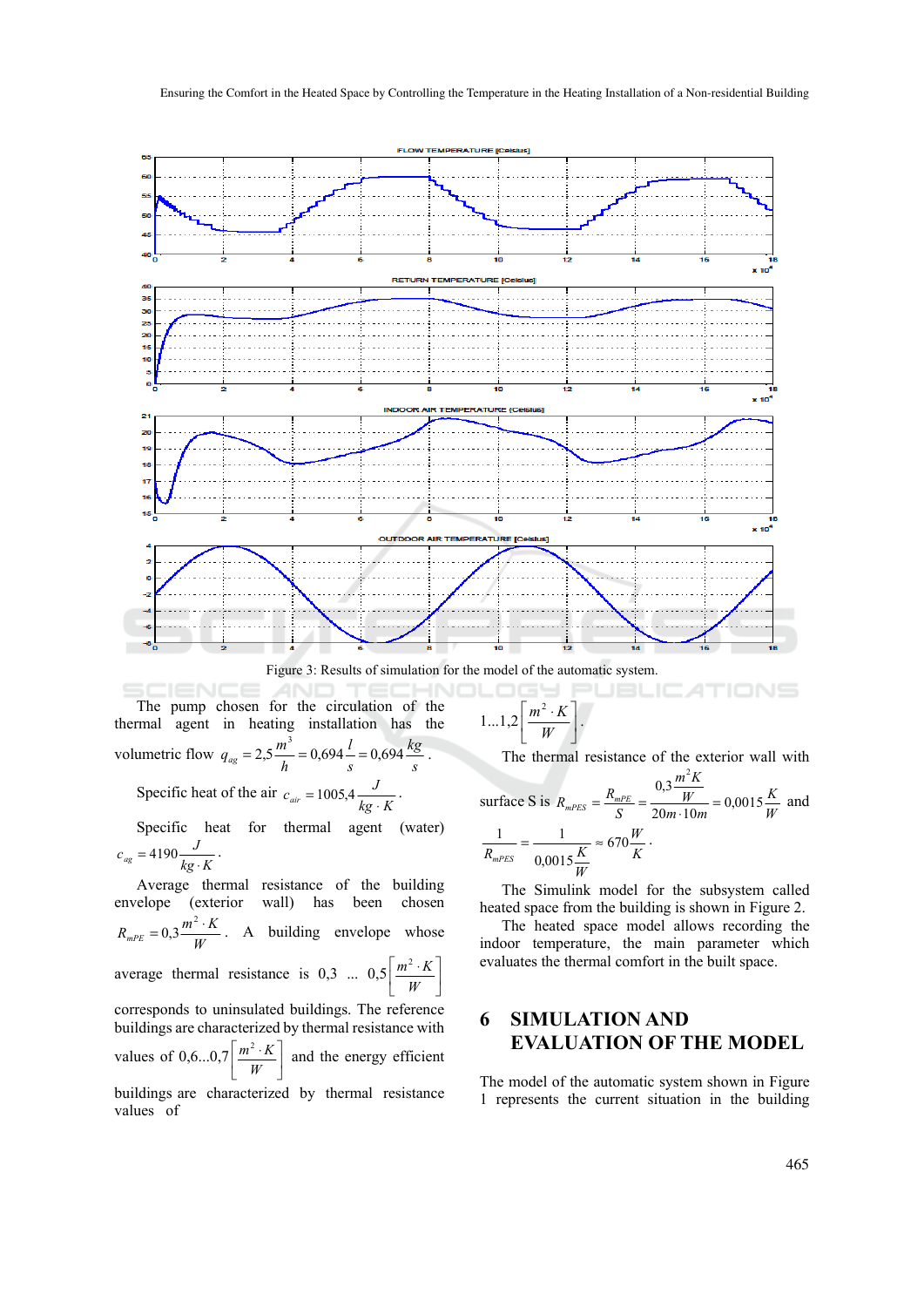which belongs to the Faculty of Building Services Engineering Bucharest.

The simulation of the model for the automatic system is performed in a time interval that lasts 180,000 seconds, that is to say 50 hours. Time interval for simulation was chosen large enough compared with the values for the time constants of the processes of heating in buildings and with the transitory regime for an automatic heating system.

Through simulation were recorded the evolutions for the temperatures from the heating system, indoor temperature and outdoor temperature. The graphs are shown in Figure 3 and represent the behavior of the automatic system in winter days with normal temperatures for Romania.

After passing the transitory time, caused by the putting into service of automatic heating system, it is found the correct correlation between flow temperature from the heating installation  $T_{\hat{H}}[K]$  and

outside temperature  $T_{ot}[K]$ , according to equation

$$
T_{ft}[K] = -1.5 \cdot T_{ot}[K] + 732,87K . \tag{6}
$$

This equation has been used for modeling the subsystem HEATIG CURVE.

## **7 CONCLUSIONS**

The model can be validated because, according to the results of the simulation, it accurately represents the actual physical characteristics of the automatic system analyzed.

The variations obtained for the outside temperature and the thermal agent temperatures in the heating installation, as well as the correlations between them, are in accordance with the requirements for correct operation of the heating installation in the non-residential building. In the conformity assessment we must take into account that the precision of choice for the slope of the HEATING CURVE depends on the degree of knowledge of the characteristics of the building.

A poor result was obtained for indoor air temperature of the heated space. There are noted maximum temperature variations  $\Delta \theta_{\text{indoor}} = 20,8^{\circ}C - 18,2^{\circ}C = 2,6^{\circ}C$ , which can be felt as a discomfort by the building occupants.

The low thermal comfort arises because the indoor temperature does not have an own control loop. The indoor temperature in the heated space is maintained approximately constant only by controlling the thermal agent temperature in the heating system depending on outside temperature. In

the temperature control of the thermal agent are cumulated imprecisions that come from the nonlinear control, from the choice of the slope value in HEATING CURVE and from the experimental determination procedure of the mathematical model for the heating installation.

The buildings and heating processes in nonresidential buildings are characterized by large and very large thermal inertia, which is why the building indoor temperature changes very slowly; these variations of the indoor temperature represent a minor thermal discomfort for the building occupants. Are thus evident the main reasons for what the traditional heating automation in buildings is based on the nonlinear control. An additional reason is the low price for nonlinear automatic systems.

Local control of the indoor temperature in each room of the building may be the ideal solution for ensuring the thermal comfort of all building occupants, but his high cost would allow rarely its application.

### **REFERENCES**

- Clements-Croome, 2011. The interaction between the physical environment and people. *In: S.A. Abdul-Wahab, ed. Sick building syndrome in public buildings and workplaces*. Berlin Heidelberg: Springer-Verlag, 239–261.
- Oancea, C., Caluianu, S., 2012. Analysis of non-residential buildings in Romania from the labour productivity and intelligent buildings concept point of view. *Intelligent Buildings International*, Volume 4, Issue 4, pages 216- 227, Publisher Taylor & Francis Ltd., ISSN 1750-8975.
- Frontczak M, Schiavon S, Goins J, Arens E, Zhang H, and Wargocki P., 2012. Quantitative relationships between occupant satisfaction and aspects of indoor environmental quality and building design. *Indoor Air Journal*, Volume 22, Issue 2, 119-131. doi: 10.1111/j.1600-0668.2011.00745.x.
- Mira, N. (coordinator), 2010. *Technical Encyclopedia of Installations*, Volume E, ISBN 978-973-85936-5-7, Publishing House Artecno Bucharest.
- Ilina, M. (coordinator), 2010. *Technical Encyclopedia of Installations*, Volume I, ISBN 978-973-85936-5-7, Publishing House Artecno Bucharest, 2010.
- DIEMATIC-m Delta, 2015. Control panel, Starting up and operating Instructions, De Dietrich Thermique. Available: http://www.dedietrich-thermique.fr.
- Popescu, D., Ionescu, D., Iliescu, M., 2008. The fixed part behavior of the heating automated systems in large buildings, *National Conference of Installations, Sinaia, Romania*, pp. 31-36, ISBN 978-973-755-406-2.
- Popescu, D., Ciufudean, C., 2008. Automatic Control System for Heating Systems in Buildings Based on Measuring the Heat Exchange through Outer Surfaces.